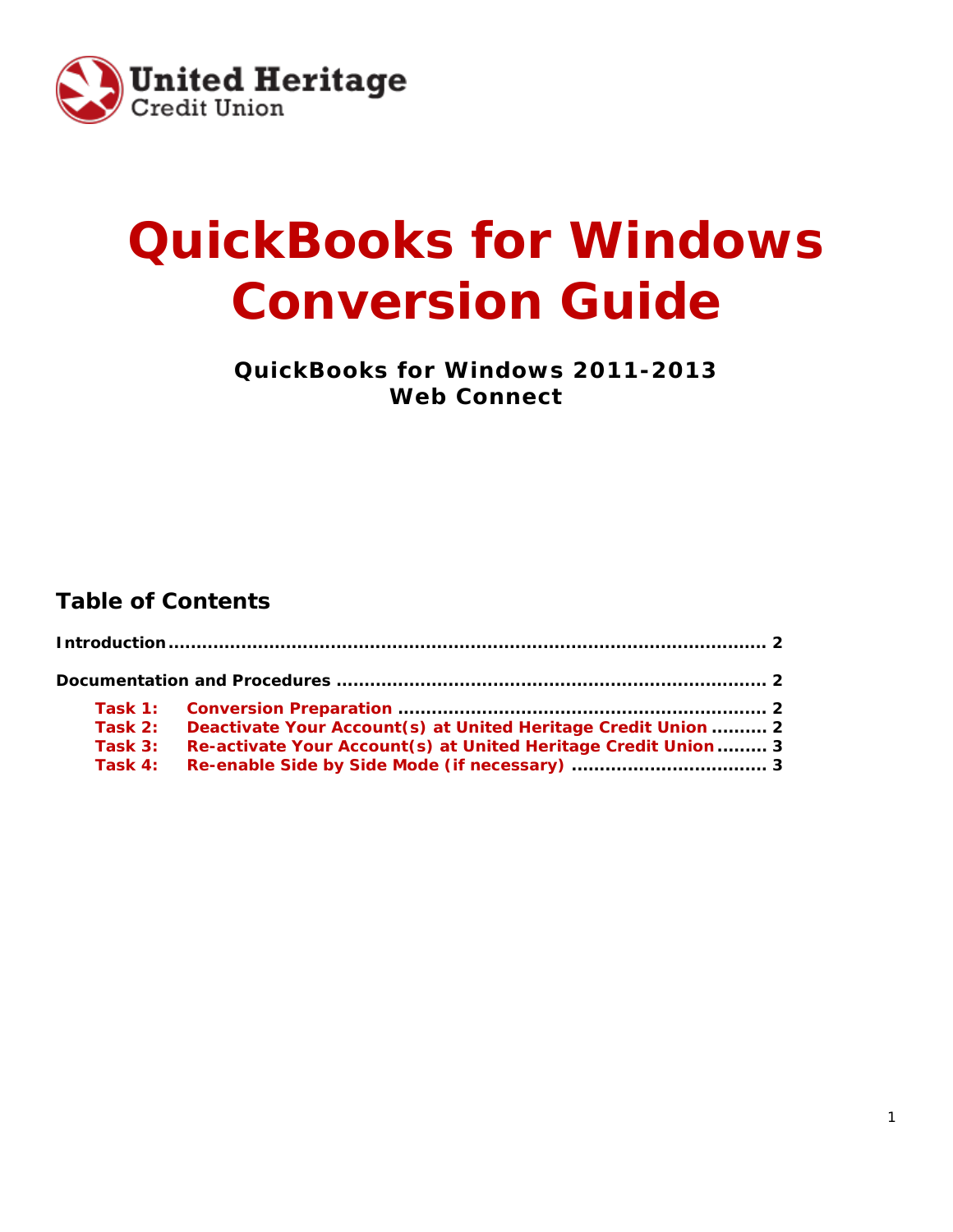

## **Introduction**

To use QuickBooks with the new UHCU Online Banking system, you need to modify your QuickBooks settings and transition your data. You will need your UHCU Online Banking **Username** and **Password** to complete this process.

It is important that you follow the guide exactly as outlined below. If you do not follow the guide, your service may stop functioning properly. This conversion should take 15–30 minutes.

## **Documentation and Procedures**

#### **Task 1: Conversion Preparation**

1. Back up your data file.

Please note: For instructions to back up your data file, select **Help** menu > **QuickBooks Help**. Search for "Back Up" and follow the instructions.

2. Download the latest QuickBooks update.

Please note: For instructions to download an update, select **Help** menu > **QuickBooks Help**. Search for "Update QuickBooks", select "Updating QuickBooks" or "Update QuickBooks" and follow the instructions.

3. Switch to Single User mode.

Please note: For instructions to switch to Single User mode, select **Help** menu > **QuickBooks Help**. Search for "Switch to Single User Mode" and follow the instructions. All instructions are written for Register mode configuration.

4. Enable Register mode.

Please note: For instructions regarding how to use Register mode, select **Help** menu > **QuickBooks Help**. Search for "Online Banking Modes", scroll down until you locate Register mode and follow the instructions.

### **Task 2: Deactivate Your Account(s) at United Heritage Credit Union**

Please note: All transactions must be matched or added to the register prior to deactivating your account(s).

- 1. Select the **Lists** menu > **Chart of Accounts**.
- 2. Left click the account you want to deactivate.